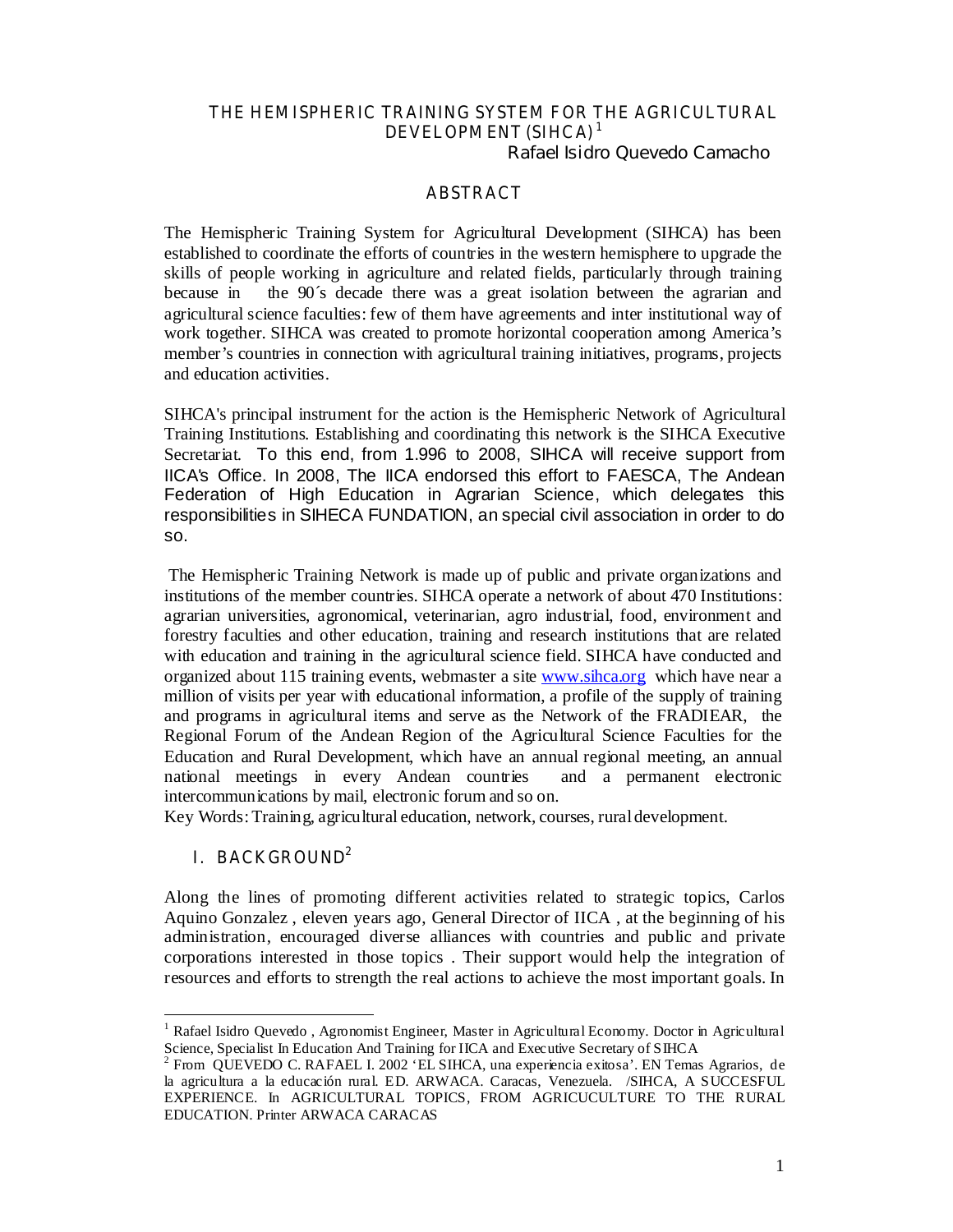this regard The Hemispheric Training System for Agricultural Development (SIHCA) has been established to coordinate the efforts of countries in the western hemisphere to upgrade the skills of people working in agriculture and related fields, particularly through training. During the searching to create SIHCA, through 1996, an agreement was consolidated between IICA and the Venezuelan Government to create the Hemispheric Training System for the Agricultural Development (SIHCA), published in the Official newspaper of Venezuela, number 36.260, on Friday, August  $1<sup>st</sup>$ , 1997. It was target of the Executive Order of IICA, number 08/98, May 22<sup>nd</sup>, in 1998 where are written the objectives, functions, processes, strategies, financial sources and the desired aim according to the activity. Both documents provide the Coordination Unit, made by the Steering Committee, the Executive Secretariat and the Hemispheric Network of Agricultural Training Institutions as a significant component of the system<sup>3</sup> In the ninth meeting in Santiago de Chile, the Inter-American Board of Agriculture (IABA) approved the resolution  $N^{\circ}$  329 to support SIHCA, with a clear order for IICA and an appeal to the countries to strengthen it. Then in 2003, through exchanged letters by the Ministry of Agriculture and Land of Venezuela, Arnoldo Márquez, the President of the Central University of Venezuela Antonio Paris, the Dean of the Agronomy Faculty, Franklin Chacín and the Director of IICA, Mr. Chelston Brathwaite, it is established this faculty as headquarters and be in charge of SIHCA and continuing its developing in partnership with IICA. To this end, from 1.996 to 2008, SIHCA will receive support from IICA's Office. In 2008, The IICA endorsed this effort to FAESCA, The Andean Federation of High Education in Agrarian Science, which delegates this responsibilities in SIHECA FUNDATION, an special civil association in order to do so.

### II. THE PROBLEM

At the 90´s decade there was a great isolation between the agrarian and agricultural science faculties: few of them have agreements and inter institutional way of work together. In additional to this, there were a few importance of the training activities because all the resources was direct or indirect focuses in the formal curriculum and in some cases in research and some extension activities. On the other hand there was a traditional approach of the agronomical studies and a modernization of the vision, mission and structure of these institutions was needed.

# III. SIHCA'S OBJECTIVES

SIHCA's general objective is to contribute, through the coordination of joint agricultural training efforts, to bringing about the changes required in agricultural production, institutions and trade in western hemisphere countries in order to achieve equitable, sustainable and competitive development.

Its specific objectives are as follows: To promote horizontal cooperation among IICA member countries in connection with agricultural training initiatives, programs, projects and activities. To conduct ongoing studies to identify the demand for agricultural training in the member countries, particularly the demand for training related to priority and shared needs. To identify training available in the countries, especially that suitable for meeting priority and shared needs. To establish mechanisms and instruments for bringing together

<sup>&</sup>lt;sup>3</sup> The agreement created by SIHCA and the Executive Order can be consulted at the http://www.sihca.org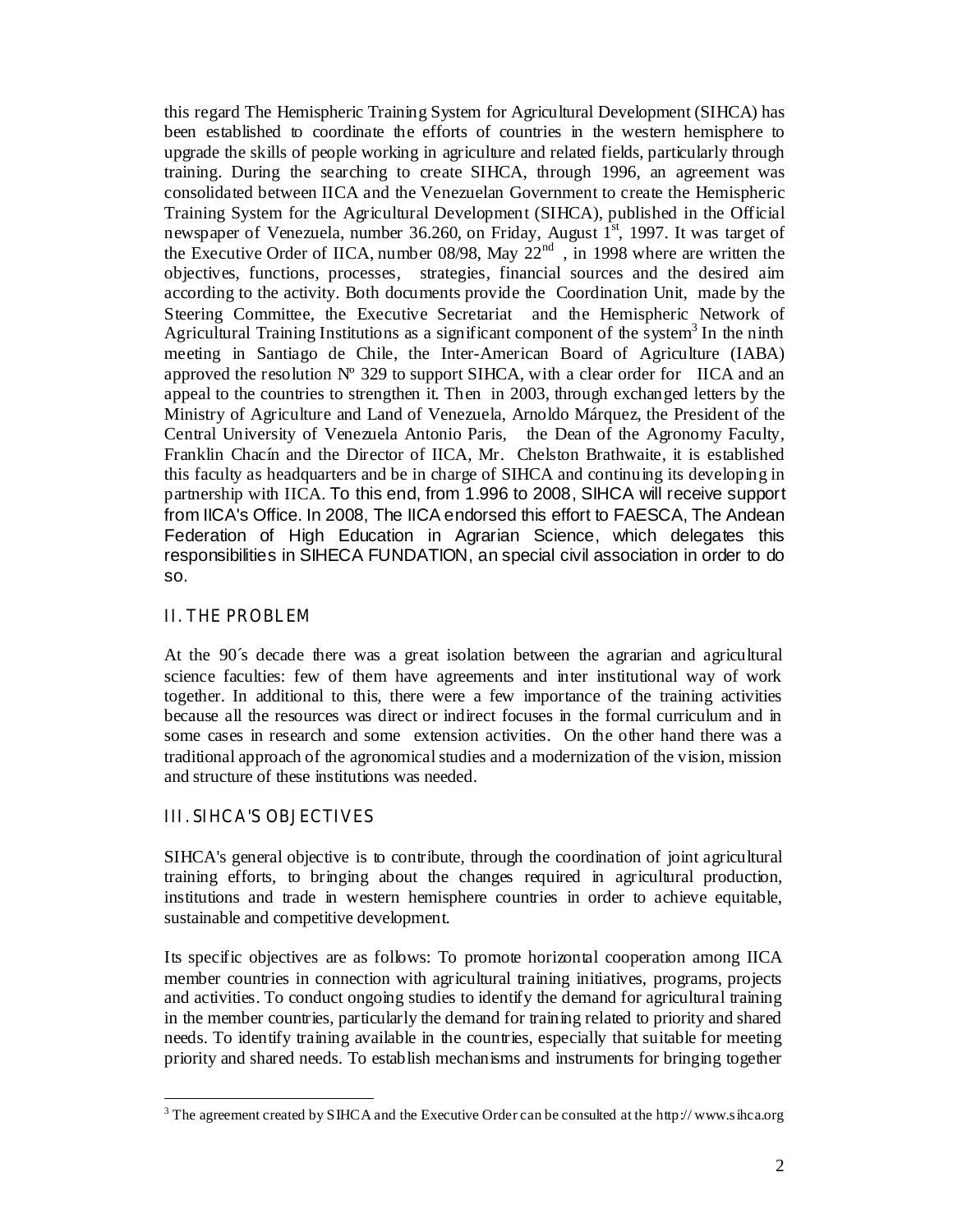those who need and those who offer training. To promote and support, as commissioned by IICA's Specialized Unit of Training and Education (UNECAP), the establishment and implementation of the Hemispheric Network of Agricultural Training Institutions, made up of public and private institutions and organizations. To design, promote and support the implementation of a modern, polyvalent information system on agricultural training, to contribute to and spur the development of the network and all its members. When necessary, to supplement available agricultural training by organizing, coordinating and supporting the execution of innovative processes and events addressing specific topics and methodologies. To promote training for instructors through specific activities aimed at increasing the availability and improving the quality of training. To promote, coordinate and support research and educational activities aimed at enriching the range of methodologies and topics on which the countries can offer agricultural training. To promote and sponsor special national, subregional and regional events for the analysis, discussion, exchange and improvement of research findings and further development in the field of training.

## IV. METHODOLOGY

The steps for the creation of SIHCA were: 1) the negotiation between the actors of the development in the countries, about the necessity of the coordination efforts in order to get more efficiency and productivity with the human and financial resources. 2) The creation of an ambiance of confidence, political, cultural and financial, for sign an agreement in order to cooperate for the rural education and training. 3) The design of the system. In this agreement is necessary to put the compromise of every one in black and white in order to go forward. 4) The organization of the structure and select the people for the different position. 5) The design of a Plan of Action and a Program to do the work. 6) The evaluation of the activities and go on with new ones.

### V. THE SIHCA OPERATION.

SIHCA targets its efforts on promoting, coordinating, supporting, monitoring and evaluating agricultural training processes. Member country organizations and institutions execute or are the focus of the training actions. The Hemispheric Training Network brings together public and private institutions and organizations of the different countries which provide agricultural training. IICA's Technical Cooperation Agencies in the countries support SIHCA's activities. The types of training that receive SIHCA support include hands-on training and classroom teaching, distance learning systems and, if necessary, involve the use of social communications media. The academic sector is encouraged to participate so as to take advantage of higher education, research and university extension programs to enhance the availability of agricultural training.

### 1. The Organization of SIHCA.

SIHCA's principal instrument for the action is the Hemispheric Network of Agricultural Training Institutions, the Steering Committee and the Executive Secretariat. To this end, SIHCA will receive support from IICA's Technical Cooperation Offices in all its member countries.

The Agronomy Faculty of the Central University of Venezuela (UCV), located in Maracay city, has an important role to play in SIHCA's activities, providing support to agricultural training institutions and organizations, primarily through the training of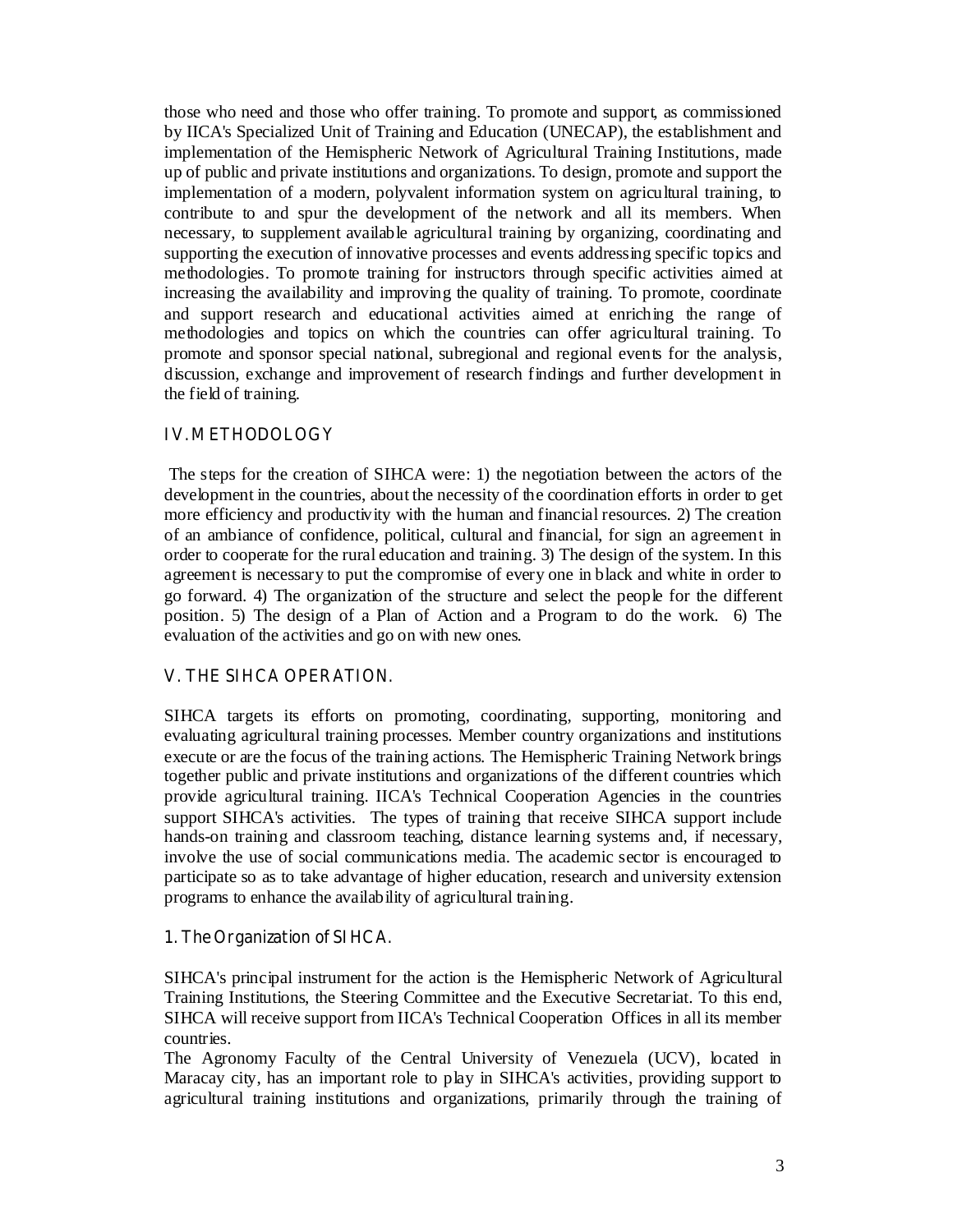training managers and instructors.

SIHCA maintains close relations with IICA's Offices in the countries and units at IICA Headquarters, and with training institutions and organizations in Venezuela

## 2. Levels of SIHCA's structure

The STEERING COMMITTEE is the governing body of the system, and as such is responsible for defining its lines of action, approving its program budgets, monitoring and evaluating its activities and establishing its internal regulations, pursuant to the terms of the cooperation agreement signed by IICA and the Government of Venezuela.

The members of the Committee are: the Director of IICA's Knowledge Management, who serves as Chairperson; the representative of the Ministry of Agriculture and Land of Venezuela, who serves as the Vice-Chairperson; the Andean Director of IICA's; the IICA Representative in Venezuela; the President of the Central University of Venezuela (UCV), the Dean of the Agronomy Faculty of the UCV, and the Executive Secretary of SIHCA, who serves as the committee's ex-officio secretary, without the right to vote.

### 3. The Coordination Unit

The STEERING COMITEE of SIHCA and the EXECUTIVE SECRETARIAT , as the coordination unit of the activities, Venezuela headquarters, where it was held the first Ordinary and Constitutive Meeting from the Steering Committee of SIHCA, from August 29 to 30, in 1996 . In this meeting the Regulations of SIHCA were approved and was proposed the Executive Secretary, whose formal possession as international staff of IICA occurred on November 1, 1996. From this time, an intense and growing activity has been developed to achieve the objectives proposed in the Agreement of Creation of SIHCA and its Regulations. The Steering Committee has assisted to 8 meetings to evaluate the results from each year, to approve the ongoing projects and plans and consider different subjects related to the performance of SIHCA. These results have been published in the SERIES OF OFFICIAL DOCUMENTS SIHCA, from the first number and on since 2003 and after signing the Letter of Understanding by the Agronomy Faculty of the Central University of Venezuela, with office in Maracay, The Secretariat moved its offices to the campus of the institution. There the old installations of Experimental Station of Tobaccos (EXPERTA) were fitted out for the Executive Secretariat of SIHCA with vast communicative resources and support to reach an entire performance. This place is an important point of reference because of the amount of communicational flows with the network institutions, public and private institutions of Venezuela, the headquarters country and the embassies of other American countries in Venezuela. In addition SIHCA has been supported, when necessary, by the technique staff of the Extension Coordination Office and the academic staff of the Agronomy Faculty as the support of the Faculty of Veterinary Science that has offered an excellent conference room to perform the current Program Training of Presencial Courses.

The Executive Secretariat has accomplished the Plans of Actions of SIHCA and has performed a technique management focused on reaching the objectives, especially the constitution of the Hemispheric Network, the exchange of availability of and demand for training , promotion, and coordination of courses of specific topics that require the training of trainers and spreading of the training topics and the information about the activities of SIHCA as the participation in international and national training events ,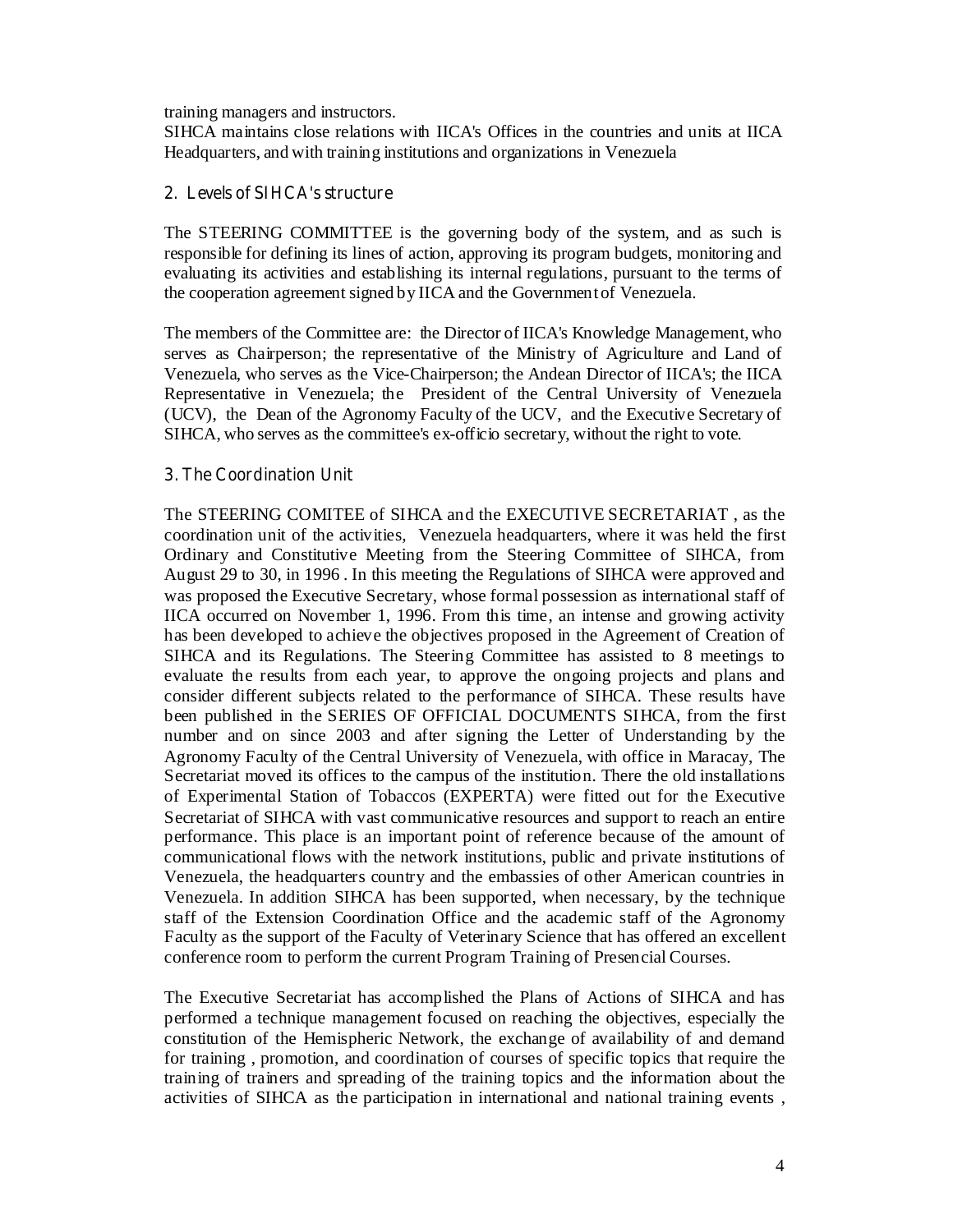the execution of conferences about training topics and the interaction of operative units of IICA and diverse public and private institutions linked to SIHCA, through the SIHCA's bulletin that is published constantly , it was printed until volume 14 then it was published by e- bulletins.

#### 4. The Hemispheric Network of Training Institutions

The Hemispheric Training Network is made up of public and private organizations and institutions of the member countries. They must be well-established institutions that play a leading role in agricultural training in their respective country. Subregional, regional and international agricultural training institutions and organizations may also join the network. Organizations join the network by signing an agreement or protocol with the Executive Secretariat of SIHCA.

At this moment in time, THE HEMISPHERIC NETWORK OF AGRICULTURAL TRAINING INSTITUTIONS, assemblies four hundred seventy (470) training institutions of America and the Caribbean; it permits the exchange of supply and demand, through the programming of courses with the institutions of these countries, Faculties of Agricultural Science, Agricultural institutions and more public and private institutions of agricultural training and to start an exchange of information and experiences from specialists in this topic

The institutions joined to the Hemispheric Network of Agricultural Training are made by Faculties of Agronomic Science, Veterinary Science, Forestry Science, of Natural Resources, Agrifood and so on, as Agricultural universities and public and private institutions of agricultural training and organizations, not headed by the government, aimed to the training and those that have decided to join to the network can do it by downloading a membership format of the SIHCA's site www.sihca.org Not all the institutions remain active because it depends on the frequency each one of them upload and exchange the information.

There are different institutions which have joined to the network taking into account the importance of belonging to a NETWORK that allows the inter-institutional exchange, but also creates a NEW VIRTUAL MARKET, the market of training through the SIHCA's site, where it is possible to reach the objective of exchanging the availability of and demand for training among institutions and users from all the hemisphere around. This site has been redesigned constantly and nowadays is displayed in Spanish, English, French and Portuguese to give the opportunity to the institutions of being connected, which are a huge amount.

### 5 Criteria for Selecting Members of the Hemispheric Training Network

The criteria for selecting the members are: A well-established legal and institutional structure. Significant experience in agricultural training A demand-oriented institutional strategy Proven capacity in evaluating the achievements of teaching-learning processes, and in monitoring and evaluating their impact An explicit focus on sustainability for agricultural development An institutional training strategy that uses a gender approach and promotes rural youth Experience and a clear commitment to training as a means of modernizing agriculture.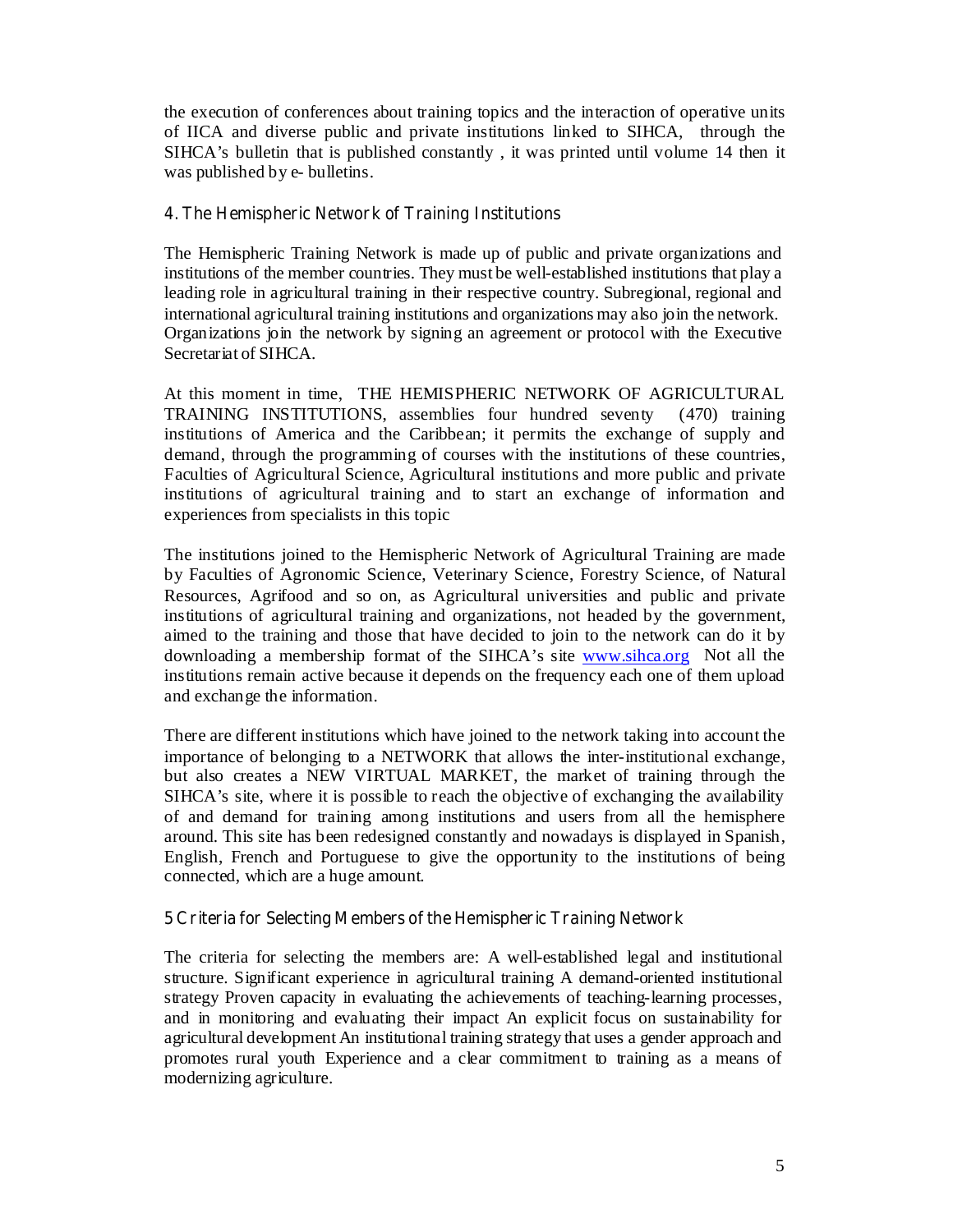#### 6 The Virtual Market of Agricultural Training

THE VIRTUAL MARKET OF AGRICULTURAL TRAINING is the most important product generated by the Hemispheric Network. This is a section of SIHCA's web site (www.sihca.org) where the institutions that are logged in present the training offering planned for all the year, through virtual templates that let the users to have access to the training events they are interested in from any searcher. These events can be courses, workshops, seminars, conferences and others; they are classified by topics in alphabetical order, countries and institutions thus, users can find the information easily. These links provide an information profile about the background, objectives, contents, schedule, locations, costs, degrees received in the course, as the profile of the participants and their addresses, phone issues and e-mails of the institution that offers the course, in this way there is a direct and an immediate contact between the user and the responsible of the event, therefore, interaction of supply and demand of training on line in an instant. Nowadays, there are more than five hundred courses and other training events about diverse interesting topics for the agricultural development. This system has the advantage of being interactive, so users can access to the site and the data base, from their own offices, using a login and a password given by the SIHCA's Executive Secretariat and add new events or modify the existing information, besides the system deletes those courses whose date is over.

This site, www.sihca.org, offers additional services as follows: IICA books with their abstracts and specific stores to acquire them; access to SIDALC to browse in the bibliographic mechanisms of search of this important network of IICA ; to an electronic mechanism of bibliographic search of the SIHCA's documents related to Knowledge management ; job market of professional people in agricultural sciences , human talents availability, News, a direct access online to more than forty national e international channels, newspapers and so on; chats and forum services that permit the permanent exchanging of opinions and specialized technique debates among specialists , experts of the institutions and professional people; e-mail obtained by a free subscription using this address name@sihca.zzn.com ; links with more than twenty international organisms, training institutions that have web pages and even organisms of the Government of Venezuela, the country seat; a special IICA's window and having access to IICA's web page , all its programs messages services and a file format for the new institutions that are interested in being part of the network. The SIHCA's site also has a link with the Global Development Learning Network (GDLN) of the World Bank, another with the Educational Program for America of the Organization of American States (OAS) to publish all the education activities and training promoted by these international organisms, besides the activities of the Hemispheric Network of Agricultural Training Institutions. In addition, this site has some special buttons to select specific courses for agronomists, veterinarians, forest engineers and related careers.

Recently, by request of the  $FORM<sup>4</sup>$  OF THE ANDEAN REGION OF THE AGRICULTURAL SCIENCE FACULTIES FOR THE EDUCATION AND RURAL DEVELOPMENT (FRADIEAR), the SIHCA made a reengineering of the data base to include new sections, besides the Virtual Market of Training, to grant it as an

 4 See: INSTITUTO INTERAMERICANO PARA LA AGRICULTURA. 2005. Memorias de la V Reunión del Foro Regional Andino Para el Dialogo y la Integración de la Educación Agropecuaria y Rural. Acuerdos y Resoluciones. ED. IICA-IESALC-UNESCO, Quito, Ecuador 2.005 220 p.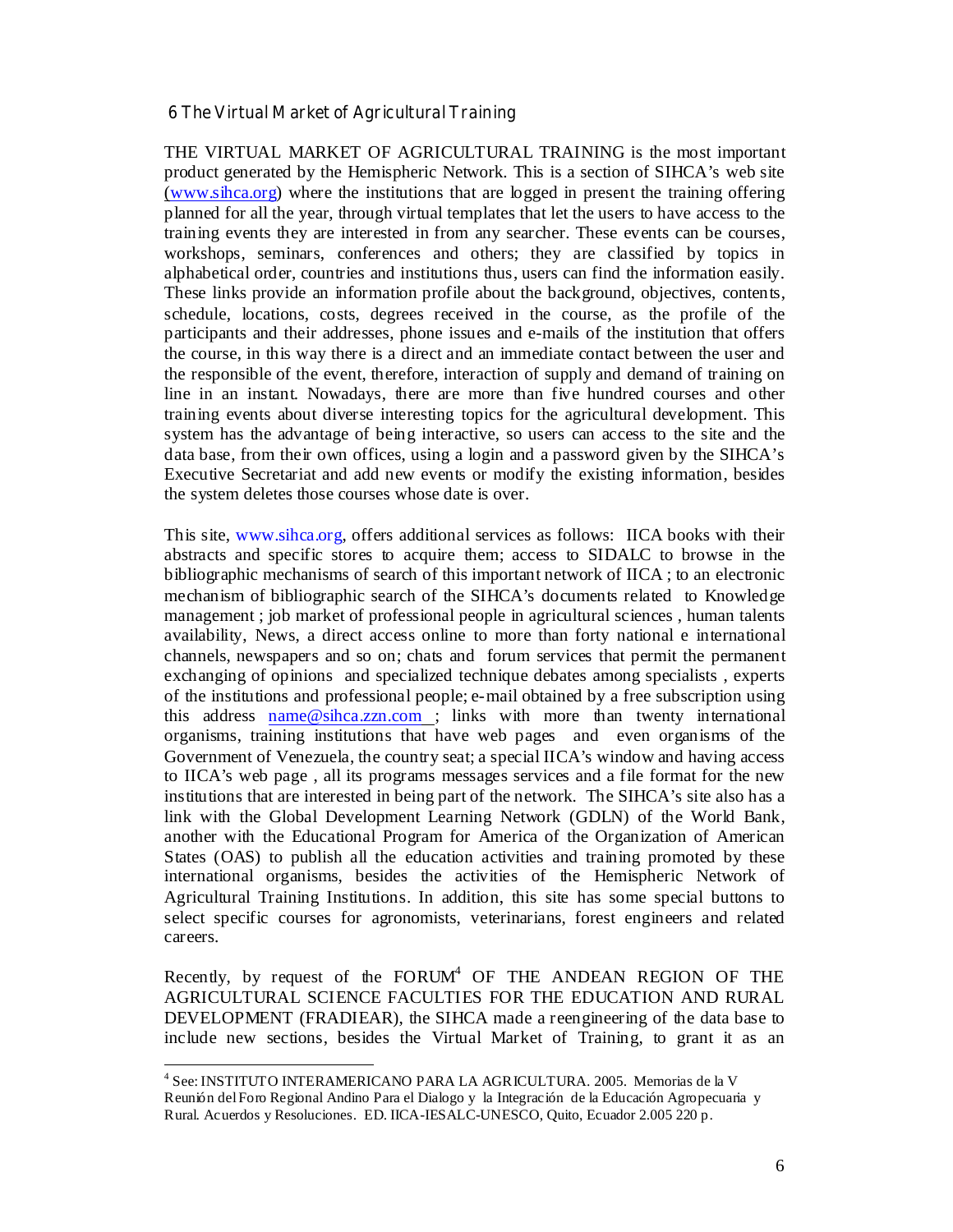ACADEMIC INTEGRAL SITE, that permits the institutions to publish not only the training courses but the profiles of the careers, postgraduate studies, investigation, extension, and social projection projects, distance education courses, different mechanisms of integration among the institutions, all surrounded by the HORIZONTAL COOPERATION in tune with the new IICA's approaches . Since 2004, SIHCA has been working in coordination and communication with FRADIEAR and its site has become into an instrument of cooperation with this Regional Forum.

### 7. Studies on Demand

SIHCA has promoted studies based on the demand for agricultural training. It is a pleasure to mention that a field study was made in Venezuela through adapting and updating the methodology that IICA has used before at the beginning of the 90's decade in Central America and Ecuador. As a result of this research it was obtained the document called 'CARACTERIZACIÓN DE LA DEMANDA DE CAPACITACIÓN PARA EL DESARROLLO AGRÍCOLA EN VENEZUELA<sup>,5</sup> / (Characterization of the training demand for the agricultural development in Venezuela) which has been distributed, focused on encouraging the IICA's Cooperation Agencies to sign similar agreements to achieve financial resources and the training of the human team required to accomplish it in other countries of the Hemisphere. The methodology of this study is published in the section of current topics in SIHCA's site.

#### 8 Program of Courses about Strategic Topics

A PROGRAM OF COURSES has been developed in collaboration with the universities and other corporations, based on those relevant topics for the development. It is necessary to train trainers and complement the institutions effort to promote the innovation and evaluation of the impact on strategic areas. Therefore, areas such as Sustainable Agricultural Development, Environment Impact, Environment Management, Environment Economy, Good Agricultural Practices, Agricultural and Environment Extension, , The Programming of the Extension, Management Administration of Rural Microbusiness, Planning and Evaluation of Projects, Agribusiness, International Trade, Agricultural Health Related to Trade, Analysis of Agricultural Food Products Chains, Planning of Agricultural Policies, Institutional Empowerment for Changing , Strategic Planning, Curricular Development in the Universities, Evaluation And Certification of Academic Programs , Technical Topics On Demand as Geographic Systems of Information, The Usage and Handling of Rural Biodigestors, Rural Tourism, in general, those topics that are new and useful to improve the professional performance of people in charge of the rural development. In view of that, these topics have been promoted and have allowed signing alliances with universities, having around 3,326 participants, in 115 courses, seminars, and training workshops. These events performed in collaboration with national universities, IICA's cooperation Agencies, Ministries public and private institutions have caused a great effect on the desire of new knowledge, and spreading of strategic topics for the agricultural and rural development. Professional people from different countries as ARGENTINA, PARAGUAY, PERU, COLOMBIA, REPUBLICA DOMINICANA, PANAMA, COSTA RICA, NICARAGUA, SALVADOR, HONDURAS,

<sup>&</sup>lt;sup>5</sup> IICA-SIHCA-MAC (1999). Estudio sobre la demanda de Capacitación para el desarrollo agrícola de Venezuela. Trabajo realizado por MV. Magda Perozo y Licenciada Brizeida García bajo la dirección de Rafael Isidro Quevedo. Vd. SIHCA, Caracas, Venezuela.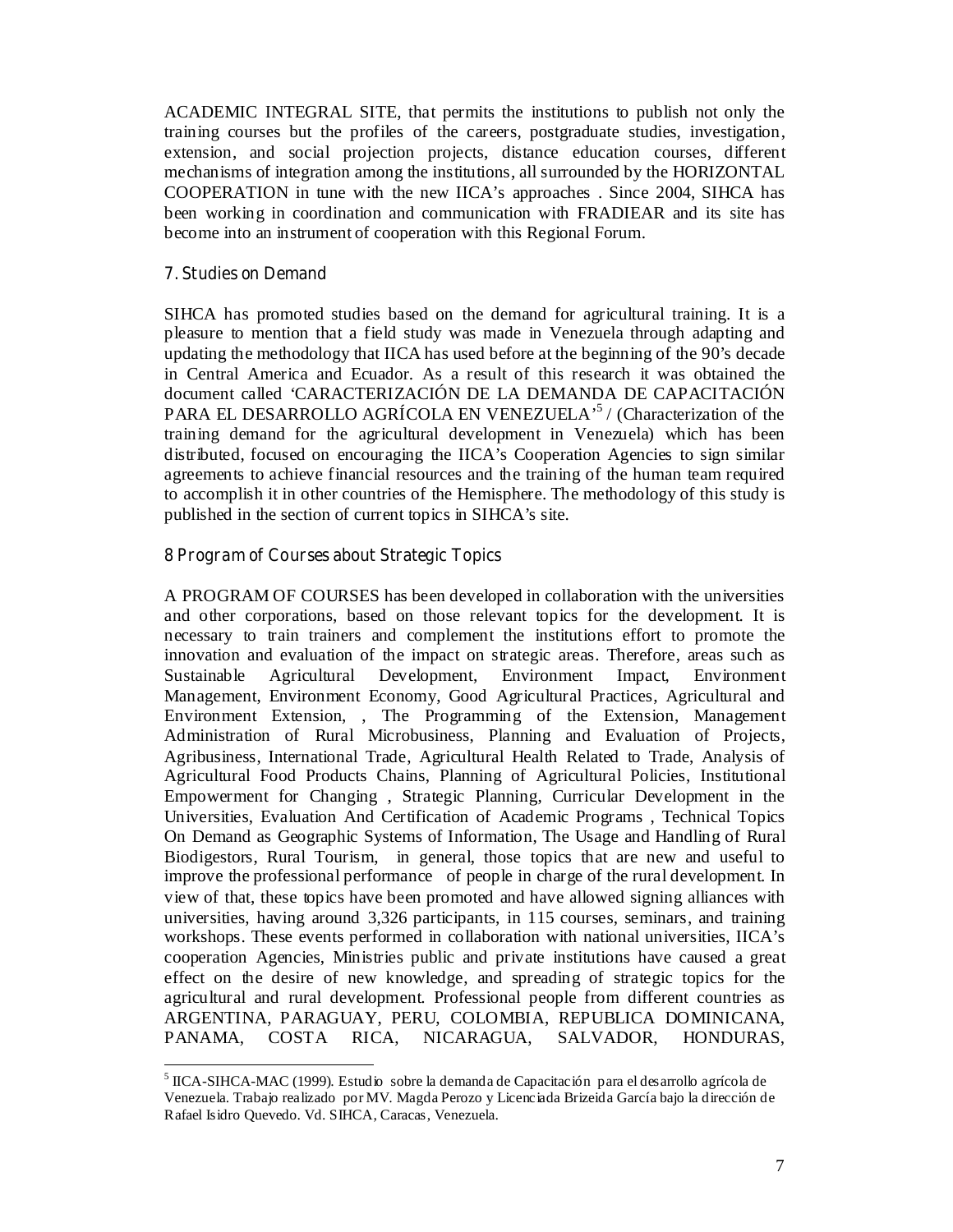GUATEMALA, BELICE, MEXICO and VENEZUELA have participated in these events. Likewise, this Program of Courses<sup>6</sup> has acceded to develop a new cooperation strategy that has lowered the cost per event notably, according to the organization and the performing they have had, by means of arrangements with different institutions interested in the topic, so physical, financial resources and human teams that participate are shared. SIHCA does not substitute the training institutions; on the contrary, SIHCA works in collaboration with them, sharing efforts that afford the making of the events in which the institutions are interested in, providing classrooms, audiovisual aids, computers and their own staff, on the same way, working with member trainers of SIHCA, linked with other universities and specialists of IICA. This takes a complex effort to coordinate in a place and in a specific time everything that such event needs to be successful, but this action contributes to strengthen the interpersonal and interinstitutional cooperation links.

All of the events promoted by SIHCA have been evaluated by the participants through a rubric that has twenty different variables associated with diverse aspects that involve the success of the course. The general average always has been between OUTSTANDING and EXCELLENT. The high percentage of professors' participation in these events has qualified the academic field by having new knowledge, worries and motivations to encourage the updating of study plans, subjects contents and high and middle public staff level has reinforced their performance in different areas.

### 9 SIHCA Bulletin

The publication of the SIHCA BULLETIN<sup>7</sup> has been a special effort of diffusion, as informing about SIHCA's activities as offering a forum of opinion about international cooperation and training topics as publishing documents and technical guidelines of IICA. Fourteen (14) issues of the SIHCA bulletin have been published; with a press run from three thousand to four thousand copies per edition. SIHCA BULLETIN has been distributed by mail to all the member institutions of the NETWORK, to the embassies of the American countries in Caracas, in Venezuela, to the National Libraries of these countries, to the libraries of the international organisms to the Ministries of Agriculture of the hemisphere , to all the principal's and manager's offices and IICA headquarters staff , of regional centers, of IICA's Cooperation Agencies in these countries as to the participants of SIHCA's events , visitors and people interested in. These bulletins have also been published in SIHCA's site www.sihca.org where it is possible to consult them and 'download' the text. Due to the high costs of printing, from the  $14<sup>th</sup>$  issue, it was taken the decision of sending weekly e bulletins to the members of the HEMISPHERIC NETWORK, to reduce their costs and make the Informative processes faster.

#### VI **STRENGHTHENING PROCESS**

The achievement of these results has not been nor easy neither simple, for this reason, a great motivation and promotion have been required to challenge the renaissance of real interest in training. Fortunately, the actual movement of Knowledge Development in the world produces that those techniques and production methods become out-of-date, besides the globalization and opening processes have created a world environment of

 6 IICA-SIHCA-UCV. Programa de Capacitación Agropecuaria para la Región Andina. [On line  $\langle$ http://www.sihca.org>

<sup>&</sup>lt;sup>7</sup> SIHCA. Boletines SIHCA. [On line <http://www.sihca.org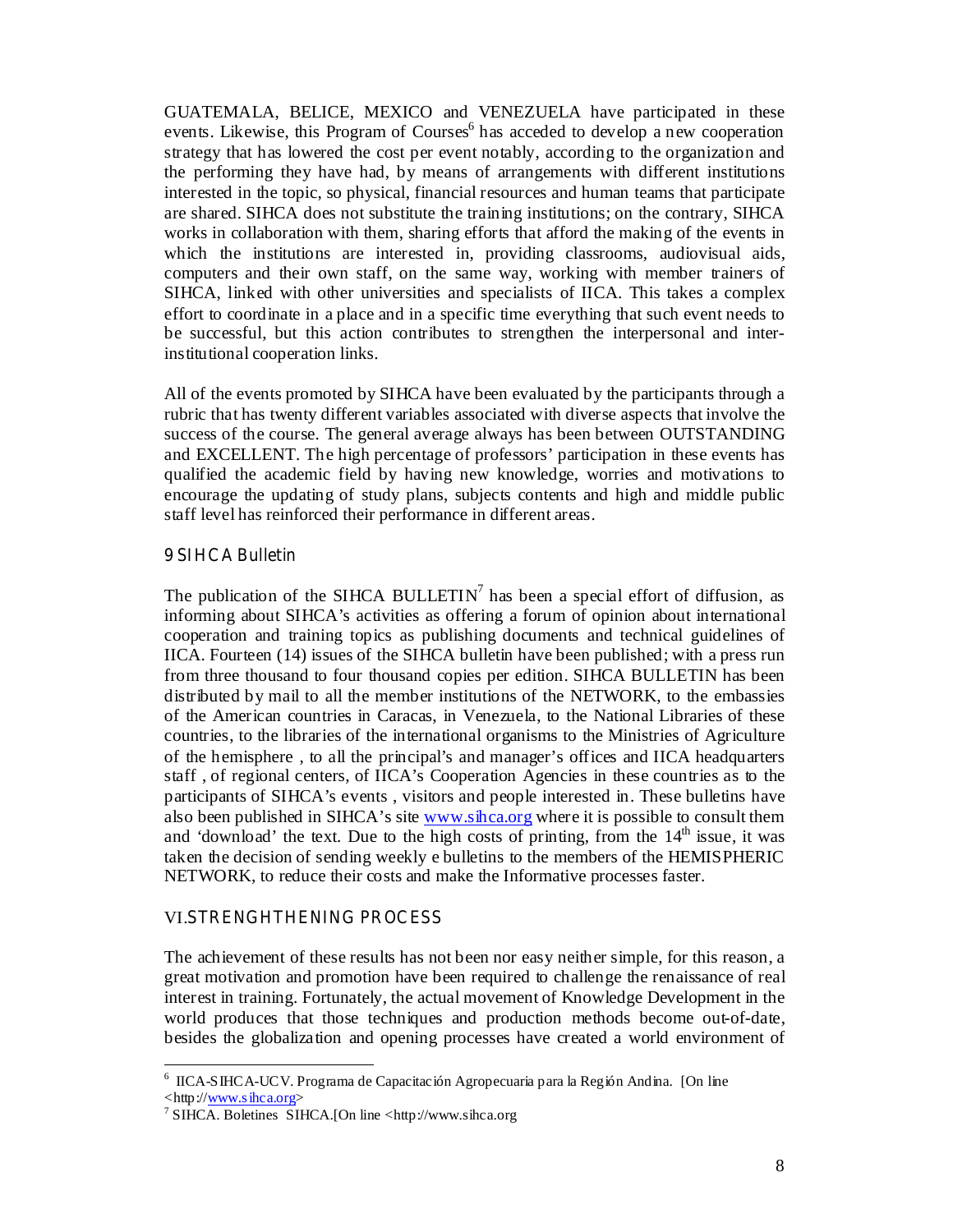competence and an atmosphere of innovation and constant changes in general. These new tendencies make those five years careers or 2 or more years postgraduate studies become so time-consuming, compared to that knowledge we learnt yesterday and is checked today , pushing the institutions in the need of finding out fast and easy ways to guarantee the constant updating of professional people, urgently. So, it is necessary to obtain opportunities to update all that knowledge related to specific matters, this produces a growing interest in the training programs as a strategy to promote human talent in short term.

The SIHCA has achieved its strengthening. Its results are around it. New institutions have been associated with the Network, and it becomes more interactive each time. The IICA maintains its support to this project. In Venezuela, the set of National Universities with Agricultural Science Faculties have widespread their support to SIHCA, through a strategic agreement which has permitted double the goals of training trainers and professional people. Moreover, a TRAINER TEAM of high academic level was made up by experienced professors and advisers and postgraduate studies that guarantee the quality of the training. The staff of the former IICA's Directorate of Education and Training (Now, UNECAP) also answered to this united effort with the support of its specialists to the courses which have required it, as the help of specialists from other units when some programs have been integrated. It is important to notice the support of IICA's offices who have worked in the creation of an excellent program of courses based on Venezuela as in the Andean Region and other countries. IICA's Offices in the hemisphere have received, constantly, the SIHCA's information, they have distributed among the National Institutions, the invitations to the courses, bulletins and all the information that has been published. So, it is possible to state that there is a clear concept of SIHCA, its usefulness and its benefits thanks to its presence, inside IICA and their Network of Institutions.

Furthermore, the countries represented by their ministries have expressed their solidarity in the Inter-American Board of Agriculture (IABA), through resolutions that give relevance to the topic and request to the countries and institutions to give the greatest possible support to contribute to the talent development in the rural field. According to this, the RESOLUTION 329, of the ninth IABA, in Santiago de Chile, still in force, established a mandate for supporting the SIHCA, an invitation to all the countries to participate in the system and in the creation of a scholarships fund by IICA through SIHCA, for agricultural training. In the tenth IABA, held in Salvador de Bahía , another resolution was announced giving instructions to the General Director of IICA : 'to strength the education and training activities', this is focused on the consolidation of SIHCA as a mechanism of IICA, available for all the countries and institutions that take advantage of the benefits of the exchange and cooperation.

# XI. VISION<sup>8</sup> AND MISION OF SIHCA.

Nowadays, the Vision of SIHCA is to "being an international and innovative mechanism, having excellence as a culture, technical, integrated, identified and wellknown by the Hemisphere, sponsor of training, educational researching. A mechanism

 $\overline{a}$ 8 Vision and Mission can be consulted in: PARISI, JOSE LUIS Y CARRIQUIRY, MIGUEL. (2001) RESULTADOS DE LA EVALUACIÓN DEL SIHCA. En la sección de documentos / Results of the evaluation of SIHCA. In SIHCA's site. www.sihca.org documents section.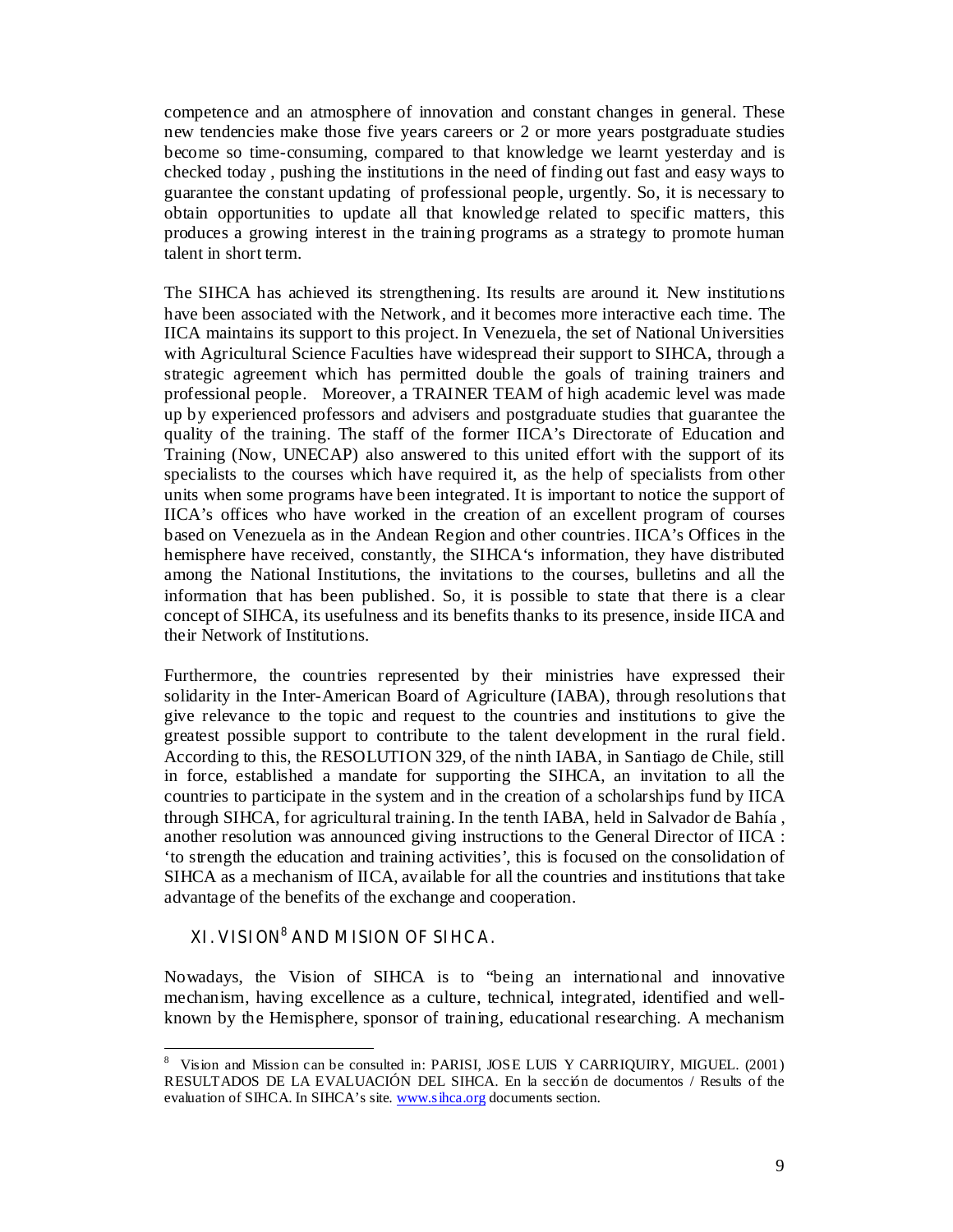that offers technical advise and training related to the requirements of the agricultural development of the member countries and is an international reference point, that relates resources of different institutions and a mandatory consult to satisfy the training demand, having the role of an active motor of exchanging knowledge and experiences between the actors of the agricultural and rural field"

The Mission is: "To consolidate the training network, in the hemispheric level and national countries working as a system. To wide the TRAINING ACTION , strengthening strategic topics as rural development , natural resources, management, environment and economy impact, organic agriculture, biodiversity and biotechnology, administration management and rural safety, agricultural health and food safety, project, planning, international trade and negotiations , innovative topics and agricultural technologies because of demand, agribusiness , strategic planning, evaluation and monitoring, good agricultural practices, and products, institutional strengthening and other topics asked by the countries through the national agendas. To strength the relationship with the universities and spread the mission of supporting the higher education, investigations and postgraduate studies, doing alliances and consortiums of human talents. To wide the relationship with SIHCA , as having new members from international organisms, public and private entities of the countries , foundations and enterprises from regional and local governments To strength the training studies on demand, the study of the training impact and the monitoring of the trainees as the profiles of professional people of Agricultural Science. To contribute to the increasing of institutional skills of the principal actors of the sustainable rural development through massive communication methodologies. To wide the international relationship to strength the training activities and to commit the countries of America and the Caribbean with the sustainability of SIHCA and the support of its operations."

# X. THE PRODUCTS OF SIHCA

At this moment SIHCA operate a network of about 470 Institutions: agrarian universities, agronomical, veterinarian, agroindustrial, food, environment and forestry faculties and other education, training and research institutions that are related with education and training in the agricultural science. SIHCA have conducted and organized about 115 training events, webmaster a site www.sihca.org which have near a million of visits a year with educational information, a profile of the supply of training and programs in agricultural items and serve as the Network of the FRADIEAR, the Regional Forum of the Andean Region for the Agricultural Science Faculties for the Education and Rural Development, which have an annual regional meeting, an annual national meetings in every Andean countries and a permanent electronic intercommunications by mail, electronic forum and so on.

### XI.CONCLUSIONS:

SIHCA is a mechanism to exchange information on the availability of and demand for training, ongoing processes, methodological approaches, the human resources available, and the results of evaluations of experiences. Is working in exchange, where possible, educational materials on human resources development. Provide a forum for the analysis and discussion of important aspects of agricultural training at the national, subregional and regional levels. Facilitate the identification and execution of specific training projects and research and educational development activities, keyed to the needs of the countries,